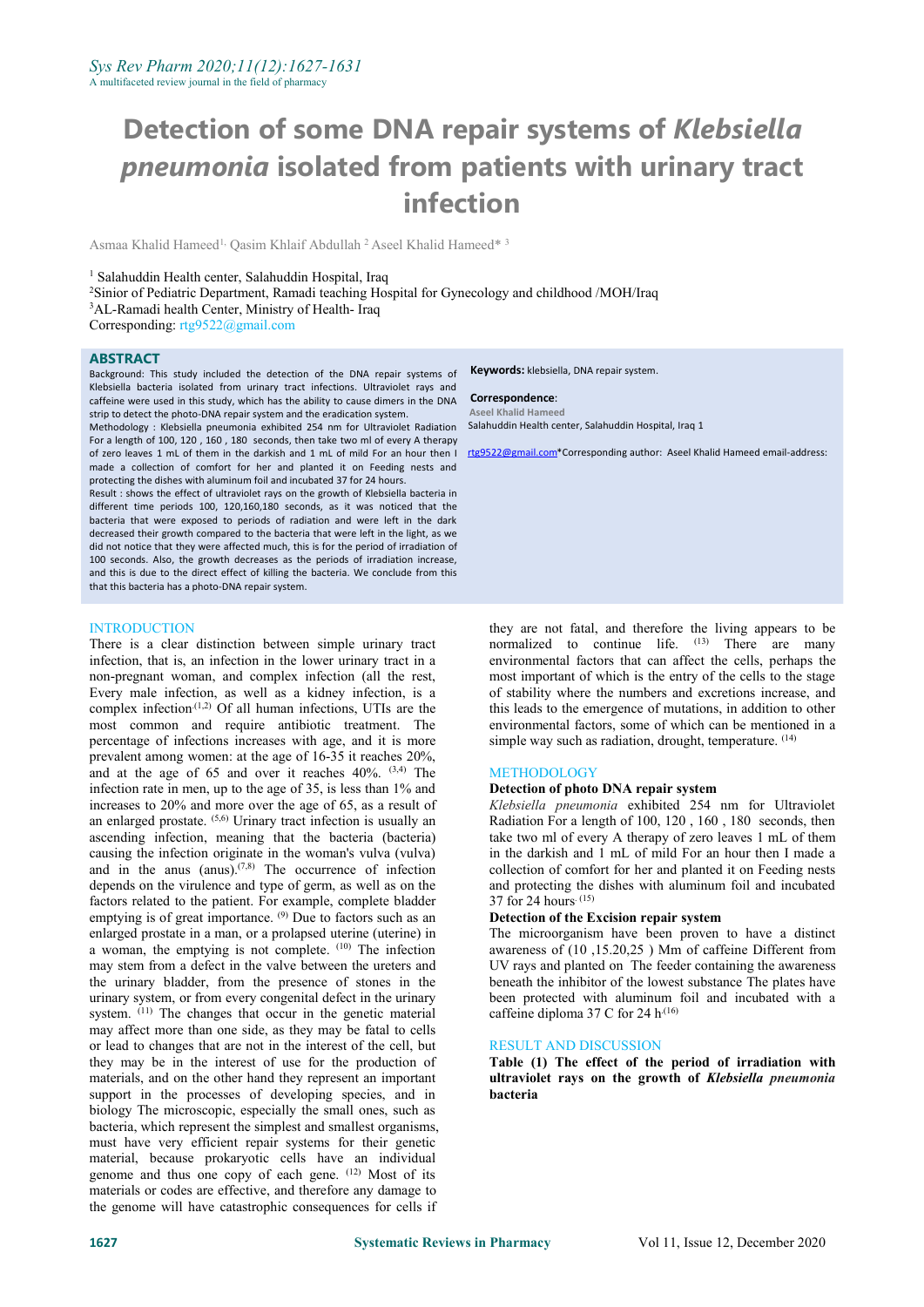| time of radiation Sec. | reaction       | Mean  | Std. Deviation | N              |
|------------------------|----------------|-------|----------------|----------------|
| $100 \text{ sec}$      | light reaction | 30.50 | .577           | 4              |
|                        | dark reaction  | 25.50 | .577           | 4              |
|                        | Total          | 28.00 | 2.726          | 8              |
| $120 \text{ sec}$      | light reaction | 25.50 | 1.291          | 4              |
|                        | dark reaction  | 16.33 | 1.528          | 3              |
|                        | Total          | 21.57 | 5.062          | 7              |
| $160 \text{ sec}$      | light reaction | 19.75 | 2.217          | 4              |
|                        | dark reaction  | 11.50 | 1.732          | 4              |
|                        | Total          | 15.63 | 4.779          | 8              |
| $180 \text{ sec}$      | light reaction | 15.00 | .816           | $\overline{4}$ |
|                        | dark reaction  | 6.40  | 3.209          | 5              |
|                        | Total          | 10.22 | 5.094          | 9              |
| Total                  | light reaction | 22.69 | 6.161          | 16             |
|                        | dark reaction  | 14.31 | 7.804          | 16             |
|                        | Total          | 18.50 | 8.120          | 32             |

#### **Descriptive Statistics**

Dependent Variable: Survival bacteria (Number of colonies)

The direct action of radiation involves interacting with atoms within DNA molecules or with other structures or cellular shapes in order for cells to grow. This reaction in cells may cause failure to divide or cause direct interference with a critical cellular system, in the case of DNA, direct action occurs when alpha and beta particles or X-rays produce ions that can cause chemically altered bases, breakdown of sugar phosphate structures, and breakage Hydrogen bonds that link the base pairs. DNA damage - sometimes called DNA lesions - differs from a DNA mutation or mutation, even though both are the wrong types of DNA. DNA damage causes changes to the chemical structures of DNA, while Mutations are changes in the sequence of base pairs of nucleotides. However, failure to repair damaged DNA can lead to mutations, as mutations prevent genes from making the

correct protein. Table 1 shows the effect of ultraviolet rays on the growth of *Klebsiella* bacteria in different time periods 100, 120,160,180 seconds, as it was noticed that the bacteria that were exposed to periods of radiation and were left in the dark decreased their growth compared to the bacteria that were left in the light, as we did not notice that they were affected much, this is for the period of irradiation of 100 seconds. Also, the growth decreases as the periods of irradiation increase, and this is due to the direct effect of killing the bacteria.We conclude from this that this bacteria has a photo-DNA repair system.

Table (2) ANOVA table of **effectof the period of irradiation with ultraviolet rays on thegrowth of** *Klebsiella pneumonia* **bacteria**

# **Tests** of Between-Subjects Effects Dependent Variable: Survival bacteria (Number of colonies)

|                                | Type III Sum of  |                         |             |          |      |
|--------------------------------|------------------|-------------------------|-------------|----------|------|
| Source                         | Squares          | df                      | Mean Square | F        | Sig. |
| <b>Corrected Model</b>         | $1965.383^a$     |                         | 280.769     | 85.713   | .000 |
| Intercept                      | 11137.000        |                         | 11137.000   | 3399.890 | .000 |
| time                           | 1368.971         |                         | 456.324     | 139.306  | .000 |
| reaction                       | 473.131          |                         | 473.131     | 144.437  | .000 |
| time * reaction                | 20.667           |                         | 6.889       | 2.103    | .126 |
| Error                          | 78.617           | 24                      | 3.276       |          |      |
| Total                          | 12996.000        | 32                      |             |          |      |
| <b>Corrected Total</b>         | 2044.000         | 31                      |             |          |      |
| $\mathbf{R} \cap \mathbf{C}$ 1 | $0(0.41)$ $1.70$ | $\bigcap_{n\in\{1,2\}}$ |             |          |      |

a. R Squared = .962 (Adjusted R Squared = .950) Table 2: Analysis of variance of the effect of ultraviolet irradiation on the growth of *Klebsiella* bacteria, where we note that there are significant differences in the growth of this bacteria between the treatments developing in light and

darkness and this confirms the existence of the photo-DNA repair system for these bacteria and the presence of significant differences between the time periods of irradiation and this confirms the direct effect of radiation.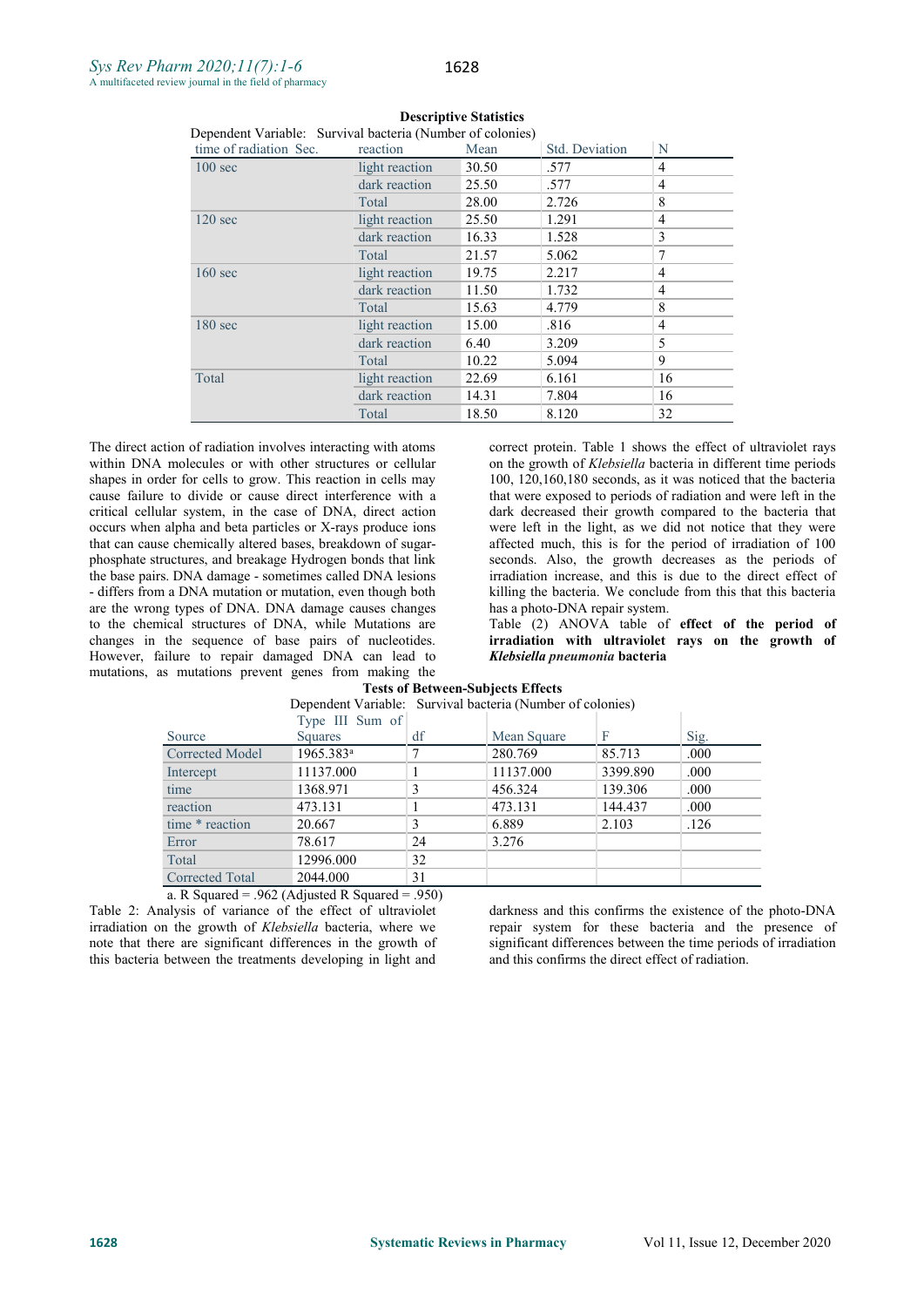**with urinary tract infection**



# Figure 1 effect of the period of irradiation with ultraviolet rays on the growth of Klebsiella pneumonia bacteria **Table (3) The effect of caffeine on the growth of Klebsiella bacteria during different irradiation periods**

| <b>Descriptive Statistics</b><br>Dependent Variable: Survival bacteria (Number of colonies) |                    |       |                |                |
|---------------------------------------------------------------------------------------------|--------------------|-------|----------------|----------------|
| time of radiation Sec.                                                                      | Caffeine 25%       | Mean  | Std. Deviation | N              |
| $100 \text{ sec}$                                                                           | without Caffeine % | 21.75 | .957           | 4              |
|                                                                                             | Caffeine %         | 14.00 | 1.633          | $\overline{4}$ |
|                                                                                             | Total              | 17.88 | 4.324          | 8              |
| $120 \text{ sec}$                                                                           | without Caffeine % | 17.50 | 1.291          | $\overline{4}$ |
|                                                                                             | Caffeine %         | 12.33 | .577           | 3              |
|                                                                                             | Total              | 15.29 | 2.928          | 7              |
| $160 \text{ sec}$                                                                           | without Caffeine % | 12.50 | 1.291          | 4              |
|                                                                                             | Caffeine $%$       | 7.25  | 4.031          | $\overline{4}$ |
|                                                                                             | Total              | 9.88  | 3.944          | 8              |
| $180 \text{ sec}$                                                                           | without Caffeine % | 4.50  | 1.291          | $\overline{4}$ |
|                                                                                             | Caffeine %         | 2.20  | 1.643          | 5              |
|                                                                                             | Total              | 3.22  | 1.856          | 9              |
| Total                                                                                       | without Caffeine % | 14.06 | 6.718          | 16             |
|                                                                                             | Caffeine %         | 8.31  | 5.400          | 16             |
|                                                                                             | Total              | 11.19 | 6.669          | 32             |

You may feel energetic and energetic after consuming your coffee, but there is a detriment to the excessive amount of caffeine that appears in the long term, as the Mayo Medical  $400$  mg per day, equivalent to 3 cups of coffee, and this rate must be adhered to to take advantage of caffeine. It helps the health of the nervous system, treat headaches and extreme drowsiness, and reduce the risk of developing Alzheimer's and dementia, as studies indicated, while excessive caffeine intake causes an increase in migraine and tension in addition to hallucinations and vomiting, and this excess may lead to death due to exposure. For many convulsions, excessive caffeine also leads to an increase in the accumulation of acids on the stomach, which causes heartburn and stomach upset, in addition to causing increased blood pressure due to the increase in the level of adrenaline immediately after taking it,

in addition to this, the intake of caffeine in large quantities increases the heart rate and makes it irregular Thus, an increased risk of heart disease, and an increase in caffeine intake affects the bone system by increasing the risk of osteoporosis because it reduces calcium absorption. Table 3 shows the effect of caffeine on the growth of *Klebsiella* bacteria during different irradiation periods, where we notice a decrease in the number of colonies in the dishes to which caffeine was added by 25% compared to the dishes that did not add caffeine where the growth was better for it during the 100-second irradiation period, as well as the rest of the treatments than It proves the the Excision repair system to eradicate these bacteria. It has also been observed that the growth of these bacteria decreases as the period of irradiation increases and the presence of caffeine is an indication of the direct effect of killing bacteria by radiation.

Table (4) ANOVA table of **The effect of caffeine on the growth of Klebsiella bacteria during different irradiation periods**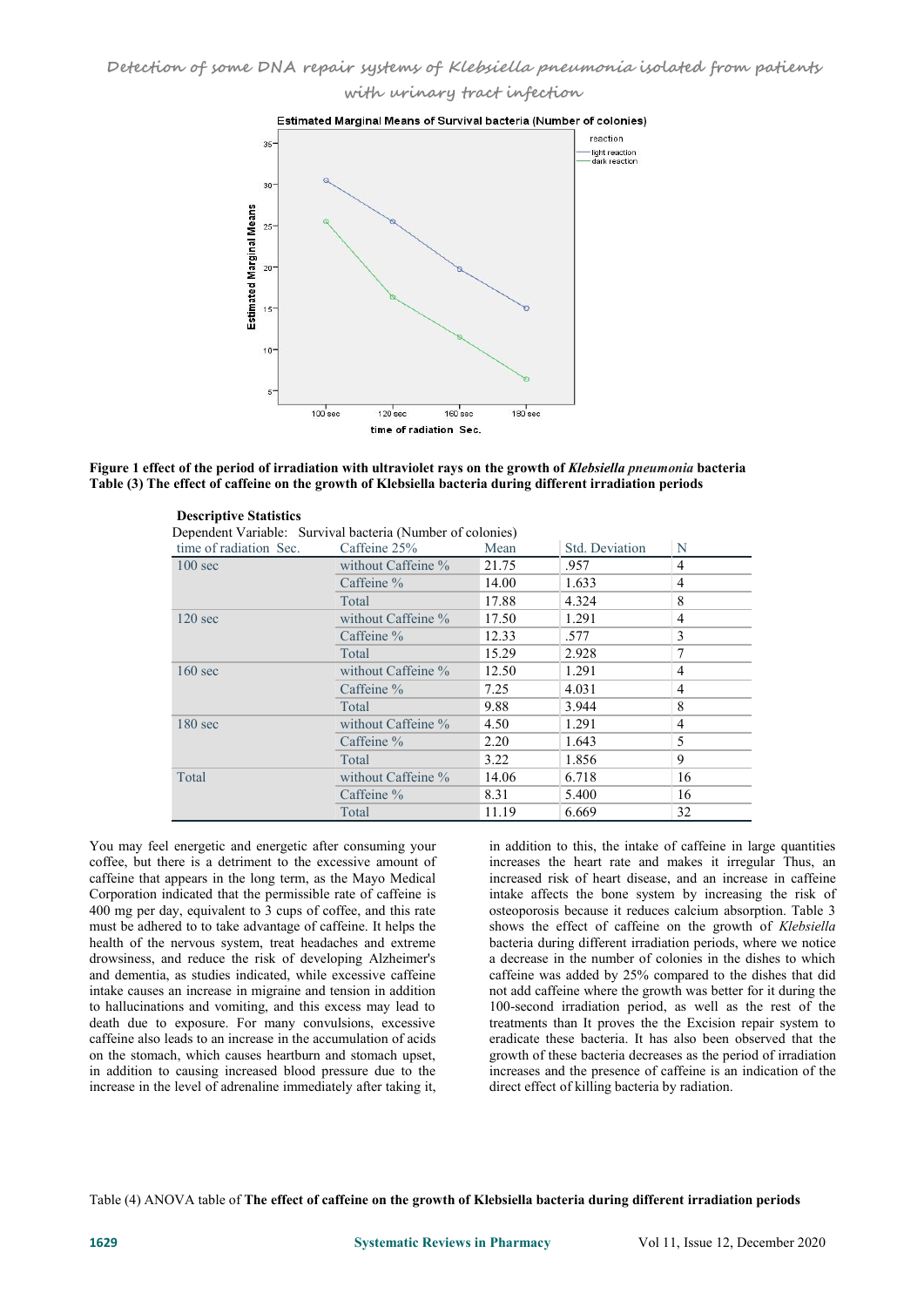| Dependent Variable. But vival bacteria (Tumber of colonies) |                                          |       |             |          |      |
|-------------------------------------------------------------|------------------------------------------|-------|-------------|----------|------|
|                                                             | Type III Sum of                          |       |             |          |      |
| Source                                                      | <b>Squares</b>                           | df    | Mean Square | F        | Sig. |
| Corrected Model                                             | 1292.908 <sup>a</sup>                    |       | 184.701     | 51.565   | .000 |
| Intercept                                                   | 4165.640                                 |       | 4165.640    | 1162.955 | .000 |
| time                                                        | 1012.897                                 | 3     | 337.632     | 94.260   | .000 |
| Caffeine                                                    | 206.009                                  |       | 206.009     | 57.513   | .000 |
| time * Caffeine                                             | 31.487                                   |       | 10.496      | 2.930    | .054 |
| Error                                                       | 85.967                                   | 24    | 3.582       |          |      |
| Total                                                       | 5384.000                                 | 32    |             |          |      |
| <b>Corrected Total</b>                                      | 1378.875                                 | 31    |             |          |      |
| $P_1 \cap \cdots \cap P_n$                                  | $0.20 \times 1$ $\ldots$ $1.72 \times 1$ | 0.101 |             |          |      |

| <b>Tests of Between-Subjects Effects</b> |                                                            |  |  |  |  |  |
|------------------------------------------|------------------------------------------------------------|--|--|--|--|--|
|                                          | Dependent Variable: Survival bacteria (Number of colonies) |  |  |  |  |  |

a. R Squared = .938 (Adjusted R Squared = .919)

Table 4 Analysis of variance of the effect of caffeine on the presence of a system of DNA repair, the type of excision as growth of Klebsiella bacteria during different time periods well as the presence of significant diff growth of *Klebsiella* bacteria during different time periods where it was observed that there are significant differences between the treatments with the presence of caffeine compared to those that did not contain an indication of the Table 4 Analysis of variance of the effect of caffeine on the presence of a system of DNA repair, the type of excision as growth of *Klebsiella* bacteria during different time periods well as the presence of significant di

time periods with the presence of caffeine, and this proves the existence of This system .



# **Figure 2 The effect of caffeine on the growth of** *Klebsiella* **bacteria during different irradiation periods**

# **REFERENCES**

- 1. Zhou H, Zhang L, Xu Q, Zhang L, Yu Y, Hua X. The mismatch repair system ( mutS and mutL ) in *Klebsiella pneumonia* ADP1. 2020;1–10.
- 2. Su GA, Dugan KR, Renda BA, Leonard SP, Gangavarapu LS, Barrick JE. Rapid and assured genetic<br>engineering methods annlied to Klebsiella preumonia engineering methods applied to *Klebsiella pneumonia* ADP1 genome. 2020;48(8):4585–600.
- 3. Peterson MA, Grice AN, Hare JM. A corepressor participates in LexA- - independent regulation of prone polymerases in *Klebsiella pneumonia* error- -. 2020;212–26.
- 4. Bai L, Zhang S, Deng Y, Song C, Kang G, Dong Y. Genomics Comparative genomics analysis of Acinetobacter haemolyticus isolates from sputum samples of respiratory patients. Genomics [Internet].<br>2020;(November 2019):0-1. Available from: 2020;(November 2019):0–1. Available from: https://doi.org/10.1016/j.ygeno.2020.03.016
- 5. Butala M. The small DdrR protein directly interacts with the UmuDAb regulator to inhibit the mutagenic DNA damage response in *Klebsiella pneumonia*. 2020;
- 6. Jiang B, Xing Y, Li G, Zhang N, Lian L, Sun G. iTRAQ-Based Comparative Proteomic Analysis of *Klebsiella pneumonia* Under DNA Damage in Relation to Different Carbon Sources. 2020;10(January):1–22.
- 7. Corral J, Pérez-varela M, Barbé J, Aranda J. Direct interaction between RecA and a CheW-like protein is required for surface-associated motility , chemotaxis and the full virulence of *Klebsiella pneumonia* 17978. Virulence [Internet]. 2020;11(1):315–26. Available from: https://doi.org/10.1080/21505594.2020.1748923
- 8. Geisinger E, Mortman NJ, Dai Y, Cokol M, Syal S, Isberg RR. *Klebsiella pneumonia*. 2020;
- 9. Daniel G, Orcid R, Sartorio MG, Repizo GD, Cortez N. Catalases of the polyextremophylic Andean isolate.  $2020:0-3$ .
- 10. Shin B, Park C, Park W. OxyR-controlled surface polysaccharide production and biofilm formation in *Klebsiella pneumonia* DR1. 2019;
- 11. Thöming JG, Tomasch J, Preusse M, Koska M, Kaever V, Müsken M, et al. Parallel evolutionary paths to produce more than one Pseudomonas aeruginosa bio fi lm phenotype. npj Biofilms Microbiomes [Internet].  $2155$ :1–13. Available from: http://dx.doi.org/10.1038/s41522-019-0113-6
- 12. Olivares E, Badel-berchoux S, Provot C, Prévost G, Bernardi T, Jehl F. Clinical Impact of Antibiotics for the Treatment of Pseudomonas aeruginosa Biofilm Infections. 2020;10(January):1–12.
- 13. Martegani E, Bolognese F, Trivellin N, Orlandi VT. Jo